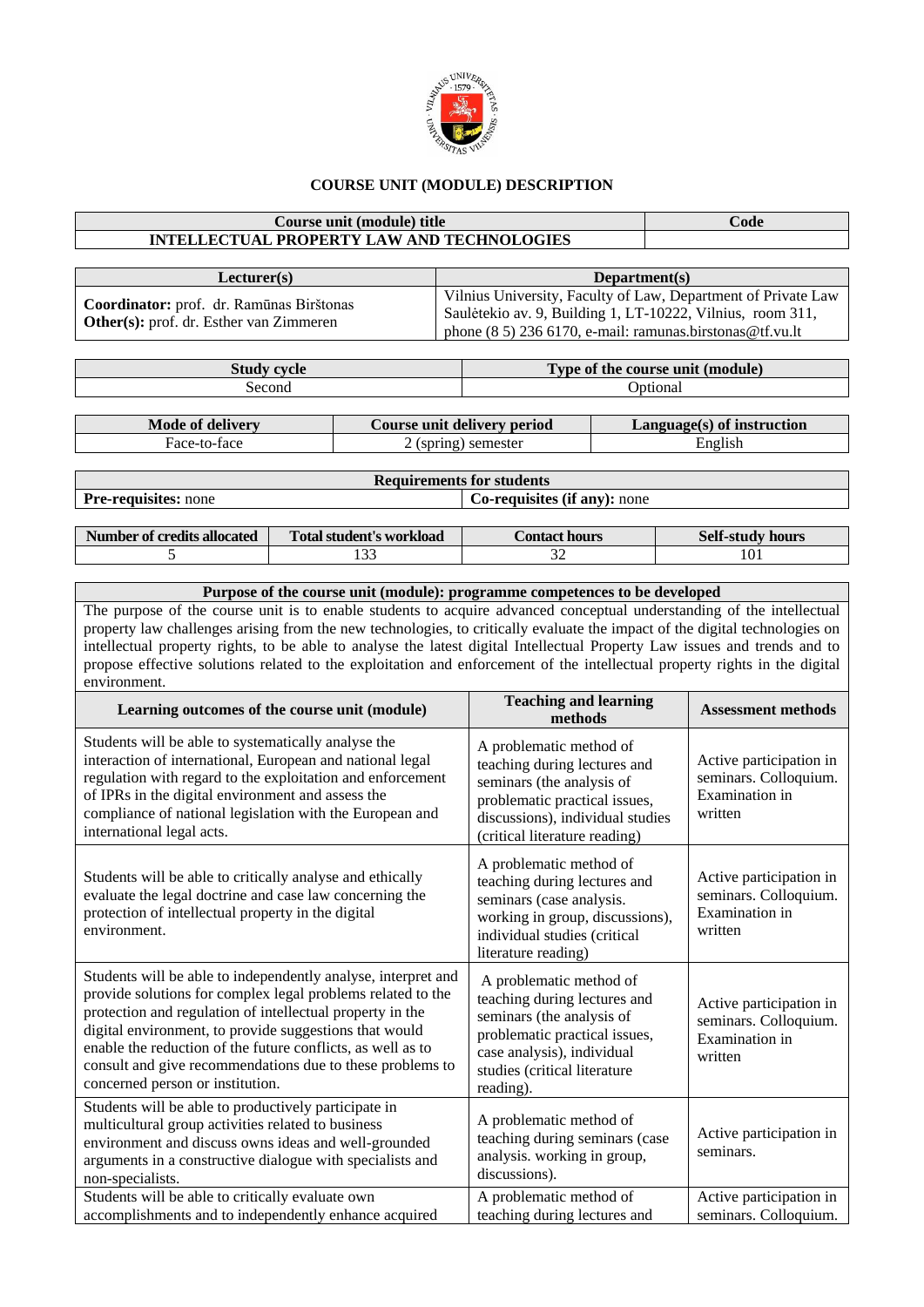| knowledge and abilities related to Intellectual Property Law,<br><i>inter alia</i> , by planning more specific research of chosen<br>topics to substantiate their own conclusions.                                                                                                                                                                                                                                             | seminars (the analysis of<br>problematic practical issues,<br>case analysis), individual<br>studies (critical literature<br>reading).                                                                         | Examination in<br>written                                                     |
|--------------------------------------------------------------------------------------------------------------------------------------------------------------------------------------------------------------------------------------------------------------------------------------------------------------------------------------------------------------------------------------------------------------------------------|---------------------------------------------------------------------------------------------------------------------------------------------------------------------------------------------------------------|-------------------------------------------------------------------------------|
| Students will be able to identify and assess inadequacy of<br>intellectual property legislation in force with regard to the<br>new technologies, to provide proposals on the necessary<br>changes of legislation as well as on adoption of new<br>legislation or to develop innovative legal decisions in order<br>to improve business or/and social environment regarding<br>possible social, ethical and legal consequences. | A problematic method of<br>teaching during lectures and<br>seminars (the analysis of<br>problematic practical issues,<br>case analysis, discussions),<br>individual studies (critical<br>literature reading). | Active participation in<br>seminars. Colloquium.<br>Examination in<br>written |
| Students will be able to independently apply appropriate<br>legal research methods in order to find, select and<br>systemically analyse scientific as well as practical<br>international, EU and national material, as well as to<br>interpret and present research results related to Intellectual<br>Property Law.                                                                                                           | A problematic method of<br>teaching during lectures and<br>seminars (the analysis of<br>problematic practical issues,<br>case analysis), individual<br>studies (critical literature<br>reading).              | Active participation in<br>seminars.                                          |

|                                                                              |                 |               | <b>Contact hours</b> |                    |                       |                              |                      | Self-study: hours and assignments |                                                                                                             |  |
|------------------------------------------------------------------------------|-----------------|---------------|----------------------|--------------------|-----------------------|------------------------------|----------------------|-----------------------------------|-------------------------------------------------------------------------------------------------------------|--|
| Content: breakdown of the<br>topics                                          | <b>Acctures</b> | Consultations | Seminars             | Practical sessions | Laboratory activities | Internship/work<br>placement | <b>Contact hours</b> | Self-study hours                  | <b>Assignments</b>                                                                                          |  |
| Issues of the Copyright and<br>1.<br>Trademark Protection on the<br>Internet | 4               |               | 6                    |                    |                       |                              | 10                   | 21                                | Reading academic literature and main<br>legal sources. Analysis of relevant cases<br>in the court practice. |  |
| Digital Database Law<br>2.                                                   | $\overline{c}$  |               | $\overline{2}$       |                    |                       |                              | $\boldsymbol{4}$     | 16                                | Reading academic literature and main<br>legal sources. Analysis of relevant cases<br>in the court practice. |  |
| Legal Issues of Linking<br>3.                                                | $\overline{c}$  |               | $\overline{2}$       |                    |                       |                              | 4                    | 16                                | Reading academic literature and main<br>legal sources. Analysis of relevant cases<br>in the court practice. |  |
| IP Issues of 3D Printing<br>4.                                               | $\overline{c}$  |               | $\overline{c}$       |                    |                       |                              | 4                    | 16                                | Reading academic literature and main<br>legal sources. Analysis of relevant cases<br>in the court practice. |  |
| 5.<br>Artificial Intelligence and IP                                         | $\overline{c}$  |               | $\overline{c}$       |                    |                       |                              | $\boldsymbol{4}$     | 16                                | Reading academic literature and main<br>legal sources. Analysis of relevant cases<br>in the court practice. |  |
| Issues of IP Enforcement in<br>6.<br>the Digital Environment                 | $\mathfrak{D}$  |               | 4                    |                    |                       |                              | 6                    | 16                                | Reading academic literature and main<br>legal sources. Analysis of relevant cases<br>in the court practice. |  |
| <b>Total</b>                                                                 | 14              |               | 18                   |                    |                       |                              | 32                   | 101                               |                                                                                                             |  |

| Assessment                             | Weight,    | <b>Assessme</b>                        | <b>Assessment criteria</b>                                                                                                                                                                                                                                                                                                                                                                                                                                                                                                                                                                                                                                                                                                                                                                                                                                                                                                 |
|----------------------------------------|------------|----------------------------------------|----------------------------------------------------------------------------------------------------------------------------------------------------------------------------------------------------------------------------------------------------------------------------------------------------------------------------------------------------------------------------------------------------------------------------------------------------------------------------------------------------------------------------------------------------------------------------------------------------------------------------------------------------------------------------------------------------------------------------------------------------------------------------------------------------------------------------------------------------------------------------------------------------------------------------|
| strategy                               | percentage | nt period                              |                                                                                                                                                                                                                                                                                                                                                                                                                                                                                                                                                                                                                                                                                                                                                                                                                                                                                                                            |
| Active<br>participation in<br>seminars | 30         | In the<br>course of<br>the<br>semester | assessment will be based on active participation and<br>The<br>argumentative contribution to oral discussions (including team work),<br>responding to questions in a logical and structured manner, raising<br>problems and questions, critical analysis of the case studies, making<br>presentations. Performance at the seminars is evaluated by the 10<br>points assessment criteria using the 0,3 coefficient for the final<br>evaluation. Grading scale:<br>- 10 points (excellent), excellent knowledge and abilities;<br>- 9 points (very good), strong, good knowledge and abilities;<br>- 8 points (good), better than average knowledge and abilities;<br>- 7 points (average), average knowledge and abilities, with minor<br>mistakes;<br>- 6 points (satisfactory), knowledge and abilities are lower than<br>medium, includes some mistakes;<br>- 5 points (weak), knowledge and abilities satisfies minimal |